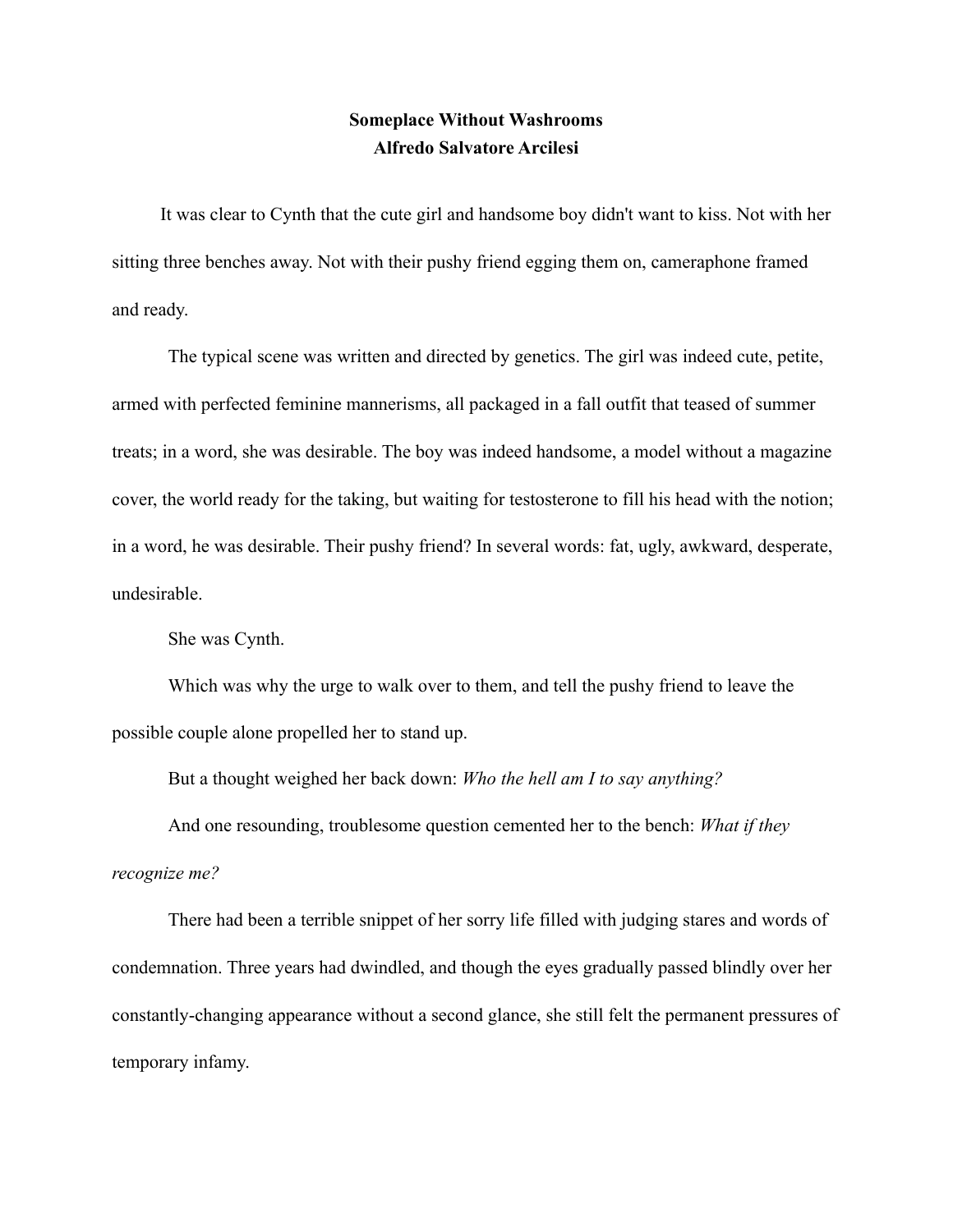*Nobody recognizes me*, Cynth tried to assure herself in that soothing, albeit unsteady, therapeutic voice she had worked so long and hard to construct, desperately trying to sound anything other than her trademark, albeit notorious, professional vocal fry. Of the three kids before her, no more than thirteen-years-old apiece, she guessed, she reasoned: *They're too young to recognize me. Too young to know what I've done.* 

She smiled inwardly. *Nobody recognizes me.* 

The thought used to haunt her, sprinting alongside morbid worries of living and dying alone and unknown, inside of a pathetic body people couldn't *help* but recognize, both for the comic relief and disgust it had provided.

Selfishly, she was grateful for the events of three years prior, for it had supplied her with ample motivation to lop off and straighten a lifetime's growth of untamed auburn curls, add bleach, pierce body parts of her body she had grown up to believe were virginal, and, along with the cocktail of depression, anxiety, and guilt that felt intravenously fed to her via every available vein, dissolved nearly two-hundred of her three-hundred-and-twenty pounds. Her skin, however, remained an open canvas, and on the days when the cocktail's alcohol content was too unbearable, she strongly considered decorating some part of herself with a memorial.

*And what would the tattooist say when I show the portrait I'd want?* she challenged herself. *Wouldn't they recognize me, then?* 

*Nobody recognizes-*

A child's laugh.

Cynth looked at the boy and two girls. The pushy friend lowered her cameraphone, laughing at something the photogenic pair's faces deemed unfunny.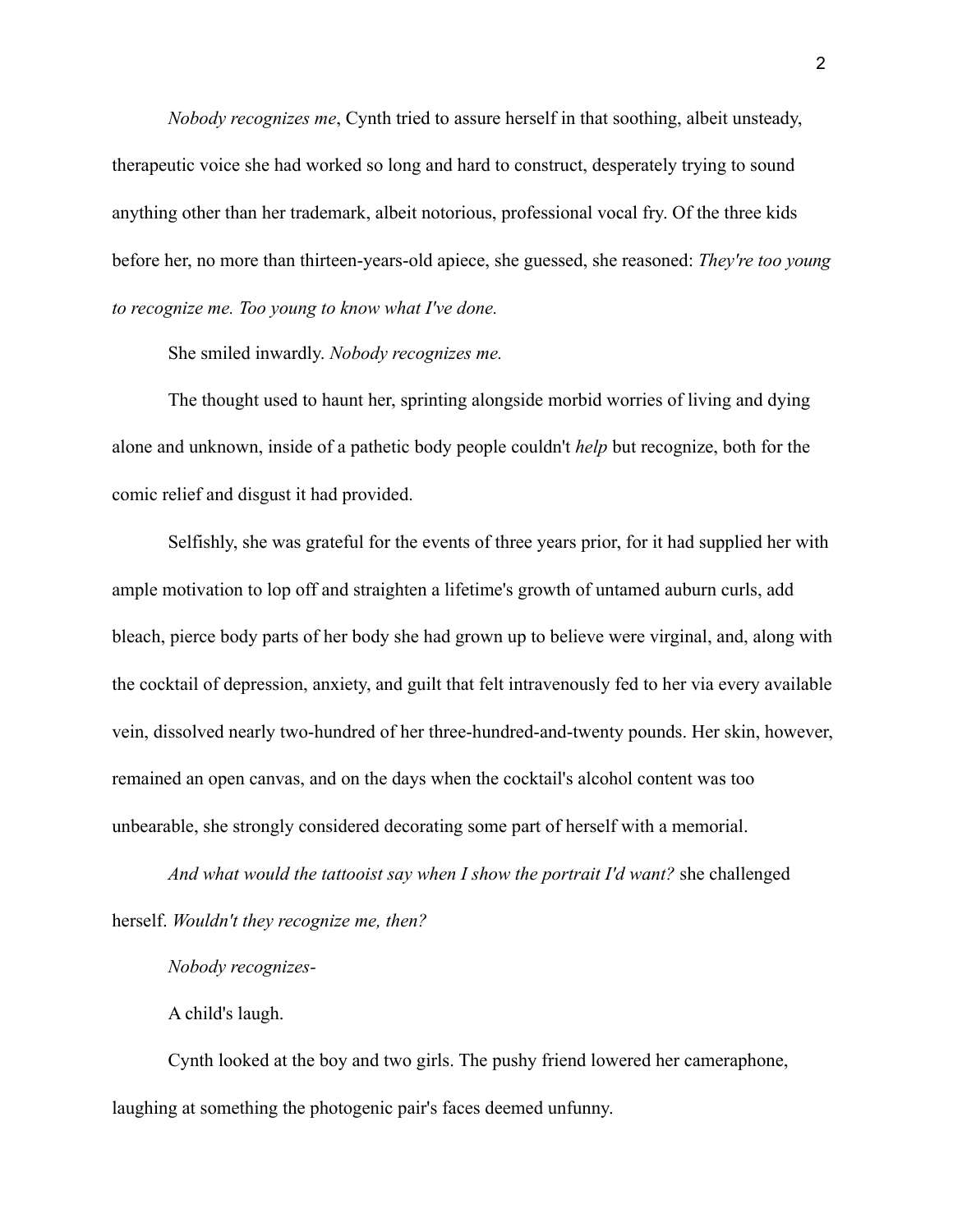*Just go over there, and tell her to leave them alone, Cynth coached herself. Just go, and—And what do I say? Tell them about Jaley. They don't know Jaley. Neither do you.* 

The truth splintered that familiar place within her that had never fully healed.

Having visited the park on a near-religious basis for the last three years, listening to the radio program her obsessive memory played, Cynth rarely had any suitable players to perform the needy voices in her head. Some visits, she allowed the voices to speak through unaware mothers and their playing children. Other visits, she allowed the voices to speak through passing squirrels, pigeons, and dogs. Most visits, the park was empty, forcing her to replay the conversation solely in her mind.

Today, however, there was the cute girl, the handsome boy, and the pushy friend.

*How perfect*, she thought, and let the eager, three-year-old memory roll:

"We've got Jaley on the air," the pushy friend said. Her mouth was moving, but her lips were issuing different words, like a poorly dubbed film. Still, Cynth made due, hearing her own voice—the trademark vocal fry—inside her head, leaving the pushy friend's mouth. "You there, Jaley?"

A gust of wind passed through the park.

Static crackled over the radio in her head.

"Hellooo? Jaley?" Cynth/the pushy friend coaxed.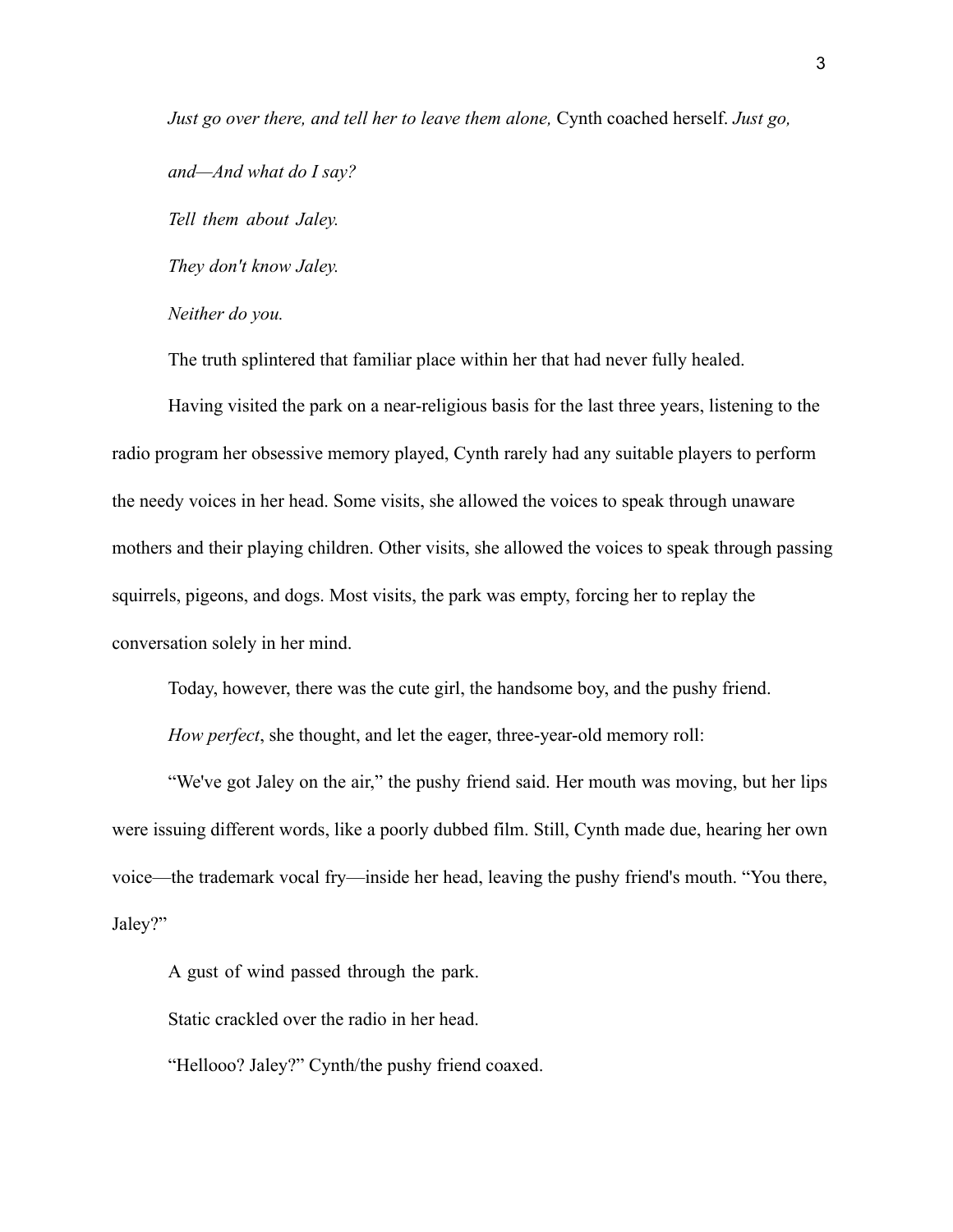*Jaley? Typical. Sounds skinny*, Cynth, three years away from chiseling at her own skeleton, had thought then. As if the conversation wasn't punishing enough to remember verbatim, she painstakingly recalled nearly every thought she had conjured during the long-ago exchange.

The wind settled.

The static cleared.

"-ere, here, here, I'm here," the cheery, instantly loveable voice in her head said. To

Cynth's eyes, the cute girl on the bench opened her mouth to respond to the pushy friend.

"Thought I lost you there," Cynth/the pushy friend said.

"No, it's my stupid phone," Jaley/the cute girl said. "Hi."

*Probably don't even know how to use it, except for a shit-ton of selfies*.

"Hi, back," was Cynth's/the pushy friend's equally cheery response. "So, Jaley, how old are you?"

"Just turned twenty-one last week."

*That's a lot of math for you, isn't it?* 

"Awww, Happy Birthday."

Cynth could still hear the annoyingly loud noisemaker she had activated at the touch of a studio console button.

"Thank you," Jaley/the cute girl giggled.

"Now... you called 'cause you had a pretty weird date last week."

"Yeah."

*Good*.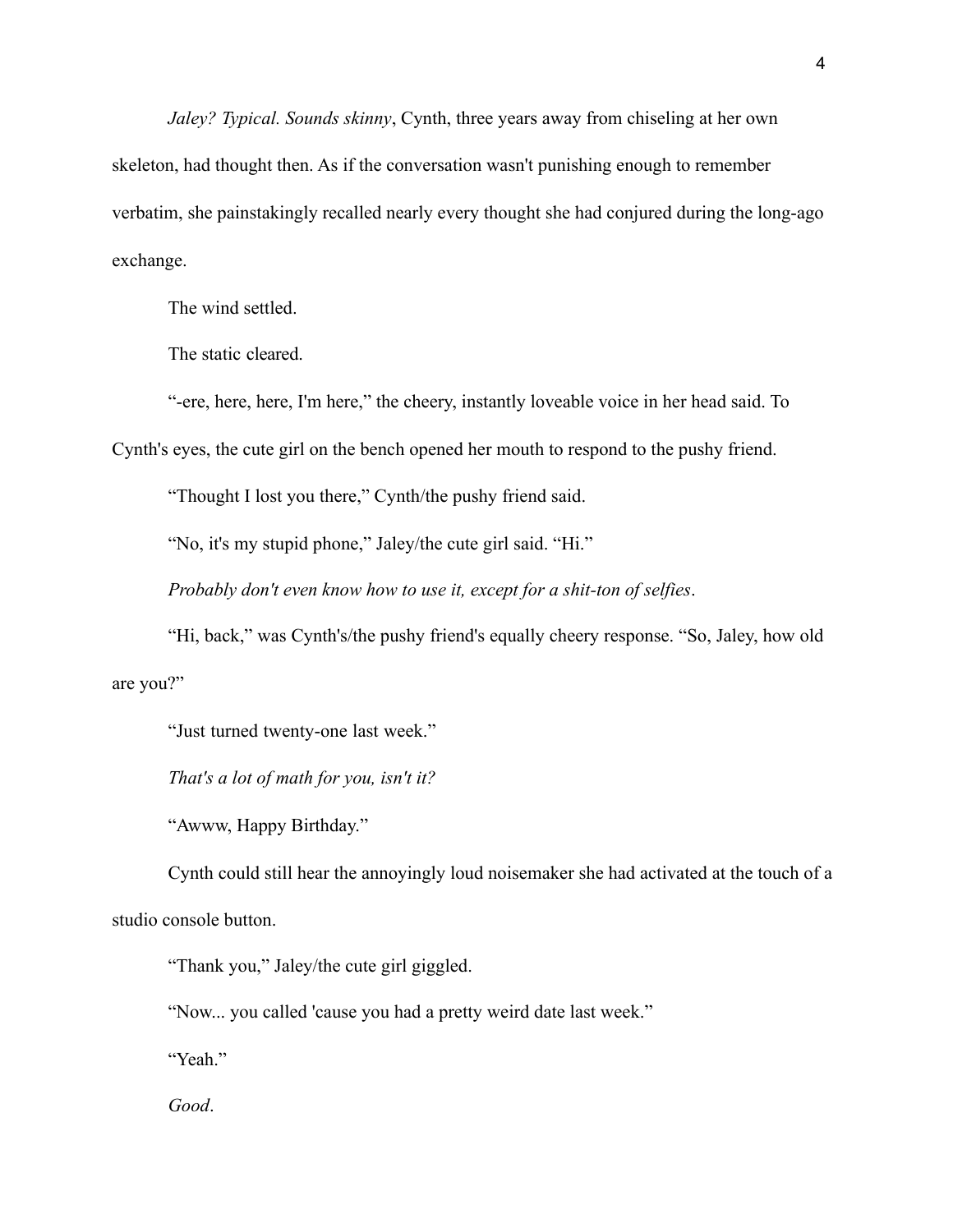"Care to share with everyone?"

"K,' so, like... I went out with this guy, and-"

"What's his name?"

"Guy."

"Guy?"

"Yeah."

"Creative."

*Parents probably would've named his sister 'Girl.'* 

"Yeah, I know, right?" Jaley/the cute girl agreed.

"Okay," Cynth/the pushy friend said, "so, actually... before you get to the date, tell everyone where you met."

"Online." The undertone reeked of *Duh!* "We messaged for, like, a couple hours, and I guess we decided to meet."

*Oh, a couple of hours is way more than enough time for him to see you're twenty-one, skinny, and fuckable.* 

"So, then what happened?" Cynth/the pushy friend probed.

"'K, so, we met at a cafe downtown, 'cause, you know, I'm not stupid."

*Just twenty-one, skinny, and fuckable*.

"I just *met* this guy," Jaley/the cute girl continued. "I don't know if he's crazy, or if he's gonna look all weird, you know?" A slight chuckle.

"A girl can't be too careful, totally," Cynth/the pushy friend agreed.

*Idiot*.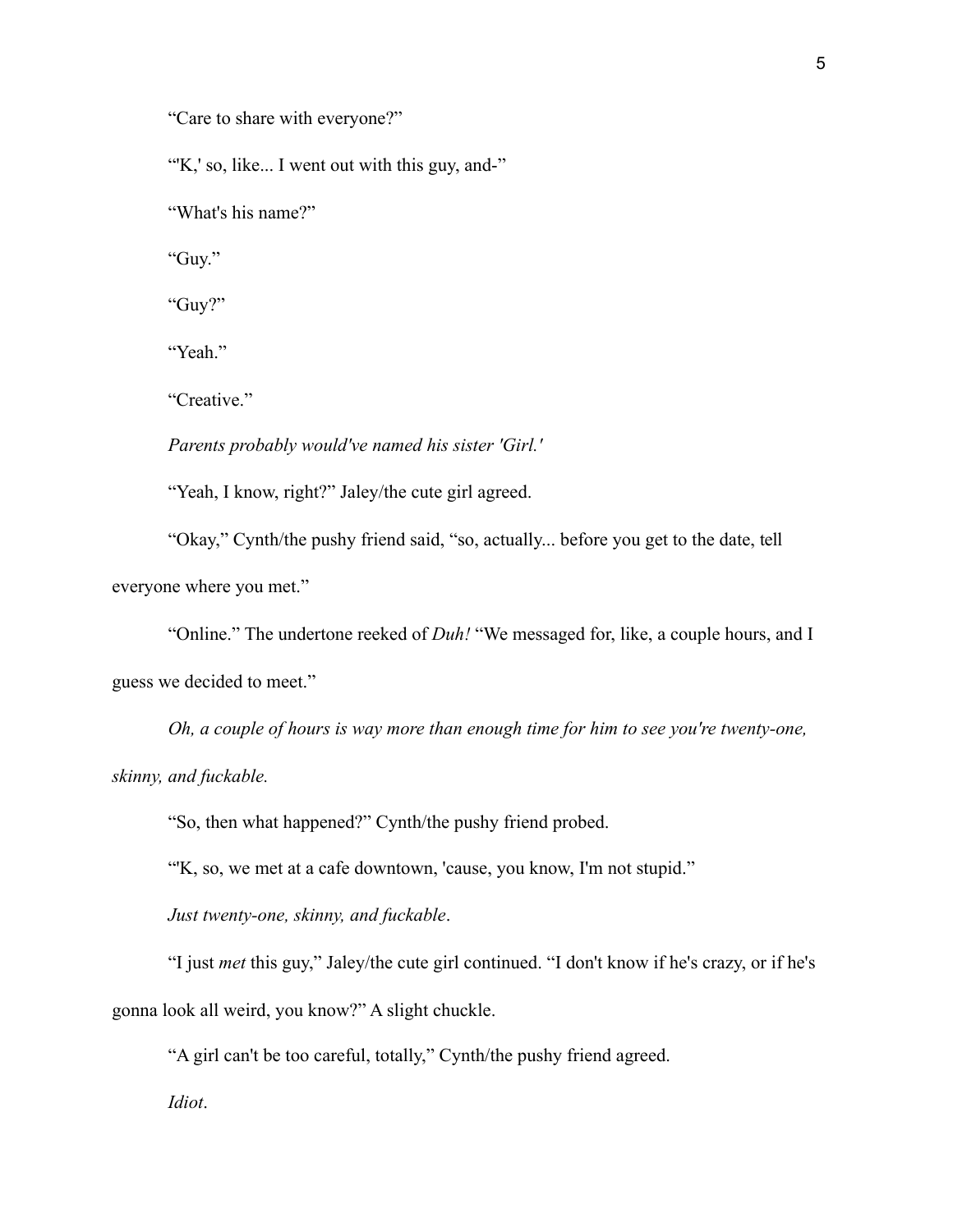"So, yeah, we met at the cafe," Jaley/the cute girl continued, "and he looked just like his pictures, so bonus."

"He cute?"

"Uh, yeah." Another dose of *Duh!* 

*What was I thinking? Someone named Jaley, twenty-one, skinny, and fuckable doesn't do ugly*.

"So, you're at the cafe," Cynth/the pushy friend reviewed, "he looks like his pics—so he's who he says he is, which is cute. But not too cute about what he did next."

## *Glad he did it*.

"I know, right?" Jaley/the cute girl proceeded: "So, he says he needs to use the washroom. So he leaves. And I'm sitting there, waiting and waiting, and I'm like, 'Don't guys just go in, do their thing, and come back out?'"

"You heard it here, guys," Cynth/the pushy friend broke in. "It's that simple. Unless you got long lines like us femme fatales, all you guys need to do is 'go in, do your thing, and come back out' to your date." Cynth/the pushy friend laughed, and then abruptly stopped for dramatic effect. "But what did *he* do?"

"He didn't come back out." Jaley/the cute girl sounded shocked.

*Awww, poor skinny, fuckable you*.

"You mean he ditched you?" Cynth/the pushy friend enforced.

*Hope it hurts*.

"He totally did," Jaley/the cute girl said, pouting cutely.

*Good*.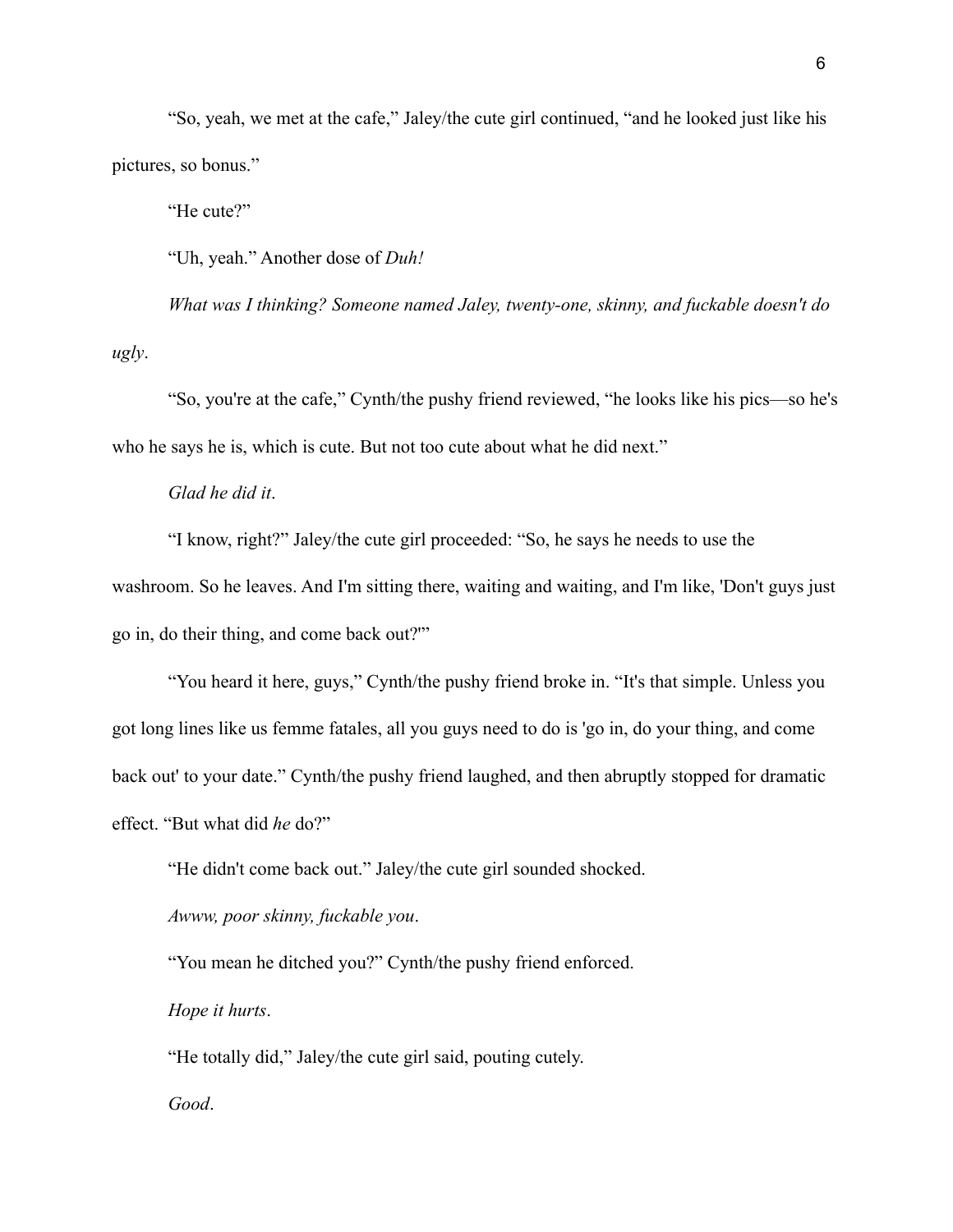"And you called 'cause you wanna know why," Cynth/the pushy friend seethed, getting down to exciting business.

"Yeah, like, we were having a good time and all, and he seemed to like me."

*'Cause you're twenty-one, skinny, and fuckable*.

"You tried calling him?"

"Yeah." More *Duh!* "For, like, three days."

"Girl, that's three days too many."

*Fuckin' moron*.

"Yeah."

"Well, let's see if he picks up when your gal-pal Cynth calls."

*You would never be my gal-pal. Nobody who looks like you would ever want to be seen with someone who looks like me. And I wouldn't want to, either*.

The simple hip-hop beat looping quietly in the background was punctuated by dialed digits, followed by a ringtone.

"Least his phone works," Cynth/the pushy friend quipped, the latter lifting her cellphone, readying another attempt to snap a photo or capture a video of the cute girl and handsome boy.

A second ring.

A third.

"Maybe he's in the washroom," Cynth/the pushy friend jested.

Jaley/the cute girl issued a brittle laugh, cut short by: "Hi, you've reached Guy..."

"Guess you've heard this part before," Cynth/the pushy friend said over the standard voicemail greeting. With barely contained enthusiasm: "Let's leave a message."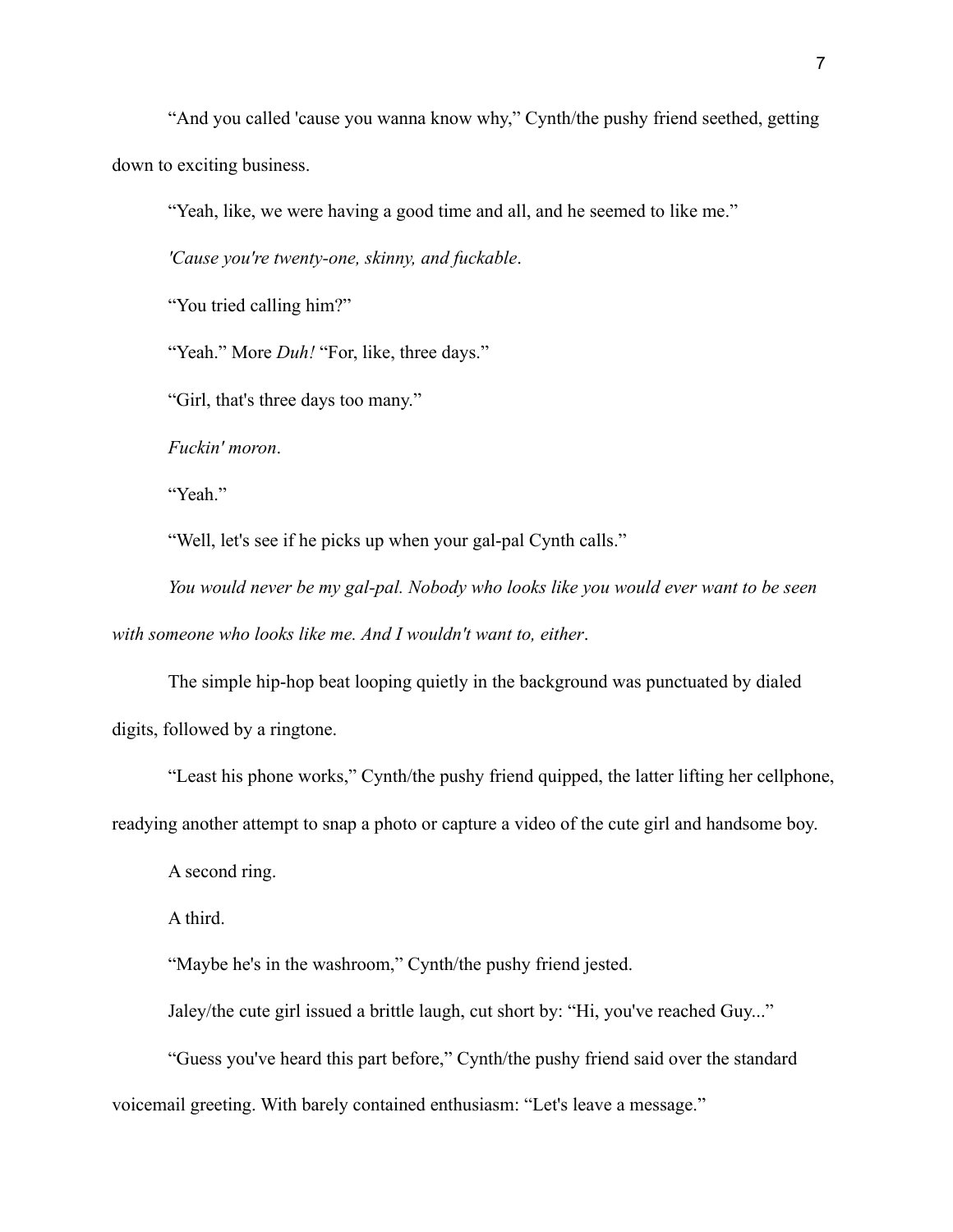"No," Jaley/the cute girl blurted, the former worried Cynth might keep her word, the latter swatting the pushy friend's cameraphone away.

Cynth cut the call before the tone Guy had promised ended. "Wow," she/the pushy friend said. "This what you been dealing with?"

*Poor skinny, fuckable you*.

"It's okay," Jaley/the cute girl said with playful disappointment.

*Wasn't like it was love. There'll be* plenty *more, anyway*.

"Let's try one more time," Cynth/the pushy friend urged.

A rapid succession of dial tones made Jaley's decision.

One ring.

"What if he doesn't like me?" Jaley/the cute girl offered weakly.

Two rings.

"Well, we're gonna find out," Cynth/the pushy friend said.

*You don't sound so fuckable now, do you?* 

Three—

"Hello?"

*He's sounds fuckin' hot* was Cynth's immediate thought.

"Hi. Is this Guy?" Cynth/the pushy friend inquired.

"Speaking." Caution coated his otherwise sultry voice.

If the handsome boy sitting on the bench with the cute girl and their pushy friend had been contributing to their private back-and-forth all along, Cynth hadn't noticed; she had been transfixed on the girls, the live mimes representing the female voices in her head. With the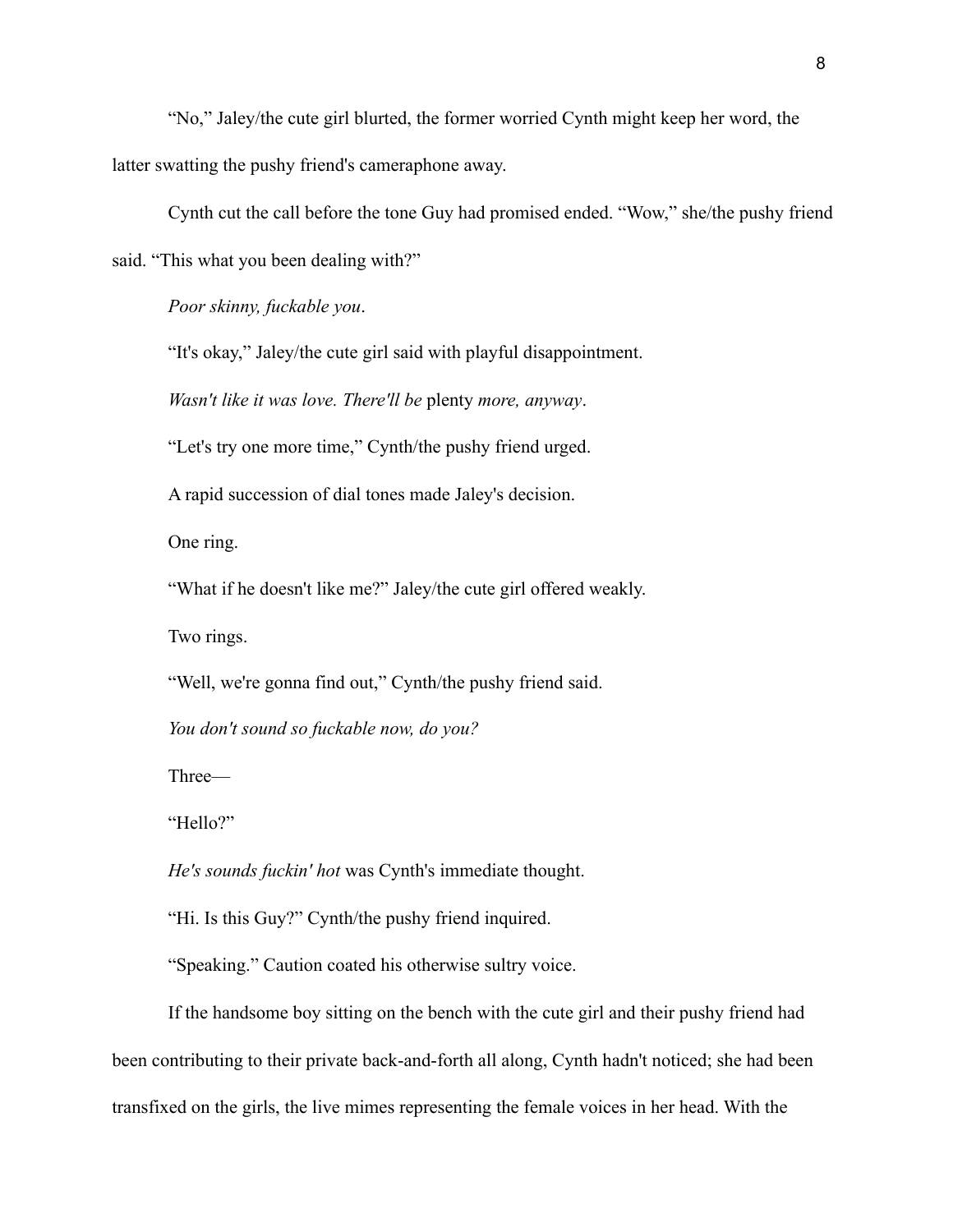introduction of Guy in this familiar script, Cynth now fixed upon the handsome boy, and saw that he was speaking Guy's words.

"You're a hard guy to reach," Cynth/the pushy friend said. "Do you listen to the Cynthetic Cynth Morning Show?"

"Um...not really," Guy/the handsome boy said.

*Didn't think so*.

"Awww…that's too bad."

"Wait..." His voice peaked, hinting his forgotten pubescent years. "Is this... Am I on the show?"

"Smart cookie," Cynth/the pushy friend beamed, thinking Jaley's *Duh!* "You're speaking with Cynth, *on-air*."

"Okay, cool. Did I, like, win something?" Guy sounded more excited than the

increasingly frustrated handsome boy appeared.

"In a way," Cynth/the pushy friend said. "I'm calling 'cause I heard you went on a date last week."

"Oookay." A dip back into caution.

"You *do* remember being on a date last week, don't you, Guy?"

"I do, yeah."

"You remember the *name* of your date, Guy?"

The looped background track filled his end of the conversation.

"Uh-oh. You're looking worse and worse here, Guy. Don't tell me you don't remember the name—"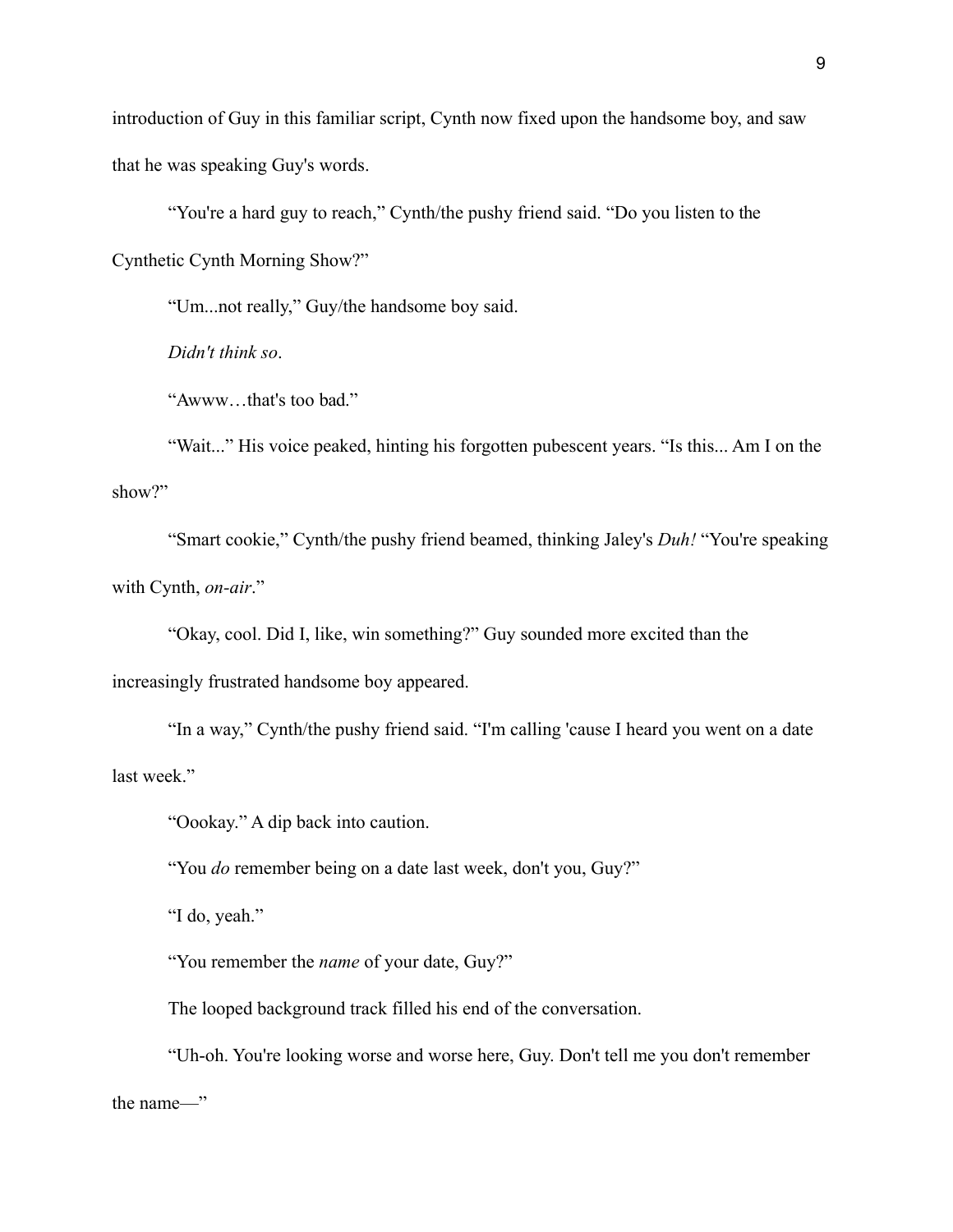"Are you there, Jaley?"

Cynth hadn't heard it then, during the live recording, but when she had listened back to the segment, she could tell his uncanny inquiry, spoken in that sexy voice of his, had taken her breath away. Even the looped background track seemed to break at the precise moment of his question.

## *Nobody ever said* my *name that way*.

Jaley was silent. For a moment, Cynth thought she had lost her caller, and, therefore, the entire gimmick—and Jaley's punishment for being twenty-one, skinny, and fuckable—but she could see the line was still live.

"What makes you think Jaley's here?" Cynth/the pushy friend teased.

"Ah, she is, isn't she?" Guy chuckled, while the handsome boy scowled at the pushy

friend. "I've heard shows like this before. Ah, man." More chuckling.

"So, you know what's up?" Cynth/the pushy friend asked.

"Yeah. Yeah, I do." He exhaled. "I'm an ass. Wait—can I say 'ass' on the radio?"

"I'll make an exception in your case."

More of that appetizing laugh.

*I'm not twenty-one, skinny, or fuckable, but if I was, I'd be all over you. Even if you didn't look like your pictures*.

"Why do you think you're an ass, Guy?"

"'Cause I ditched. "His breath rustled the phone, as if his sheepishness had rapidly produced an abundance of scraping wool.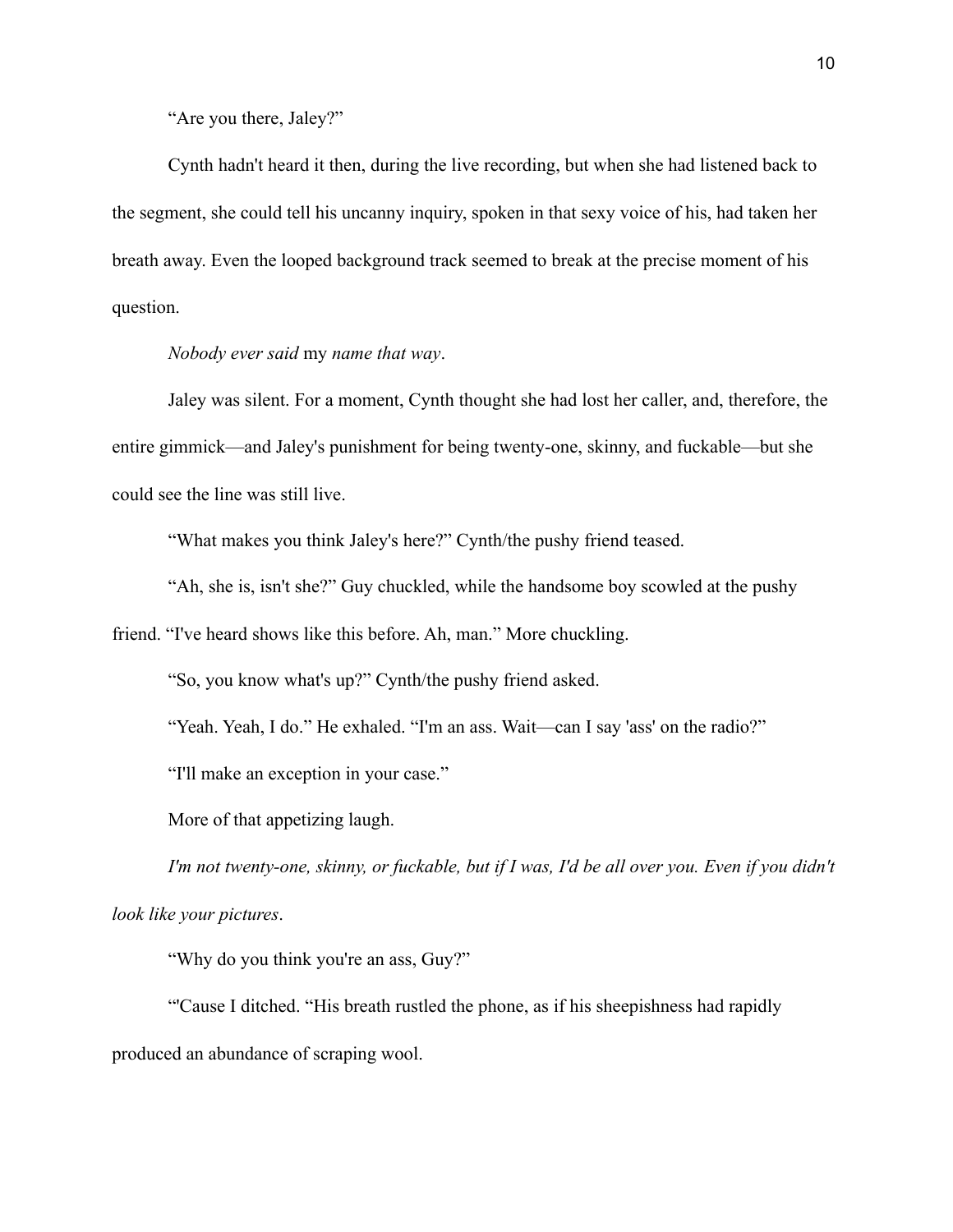"So, what's going on, Guy? Why'd you ditch Jaley?" Before he could respond: "*And*  ignore her calls for the last *three* days?"

"I'm an ass," he maintained, matter-of-factly. "I'm an ass, Jaley."

She was live, but remained silent, as did the cute girl on the bench.

"Jaley, you still with me?" Cynth/the pushy friend asked.

"Yeah," a mouse on the other line said.

"Wanna ask Guy here what his deal is?"

A silence too long for radio.

"Trust me, Jaley wants to know what your deal is," Cynth/the pushy friend intervened. "*Everyone* wants to kn—"

The handsome boy abruptly stood, disrupting Cynth's mental program. She could hear his voice—a fight between current boy and eventual man for the vocal cords—but not specific words. His reddening face clearly had more to do with the pushy friend than the cold air. Cynth watched as he turned to grab the cute girl's hand, pulled her to attention, and flashed a middle finger in the pushy friend's face. The cute girl looked back at the pushy friend as she was whisked away, but said nothing. They were heading for Cynth, who busied herself with bird-less birdwatching. As they breezed by, she thought she heard the handsome boy say something reminiscent of "...none of her fuckin' business what we..." With that, they penetrated the woods, where Cynth dared not go.

*Maybe one day*, she told herself. *Maybe today*.

*Maybe*.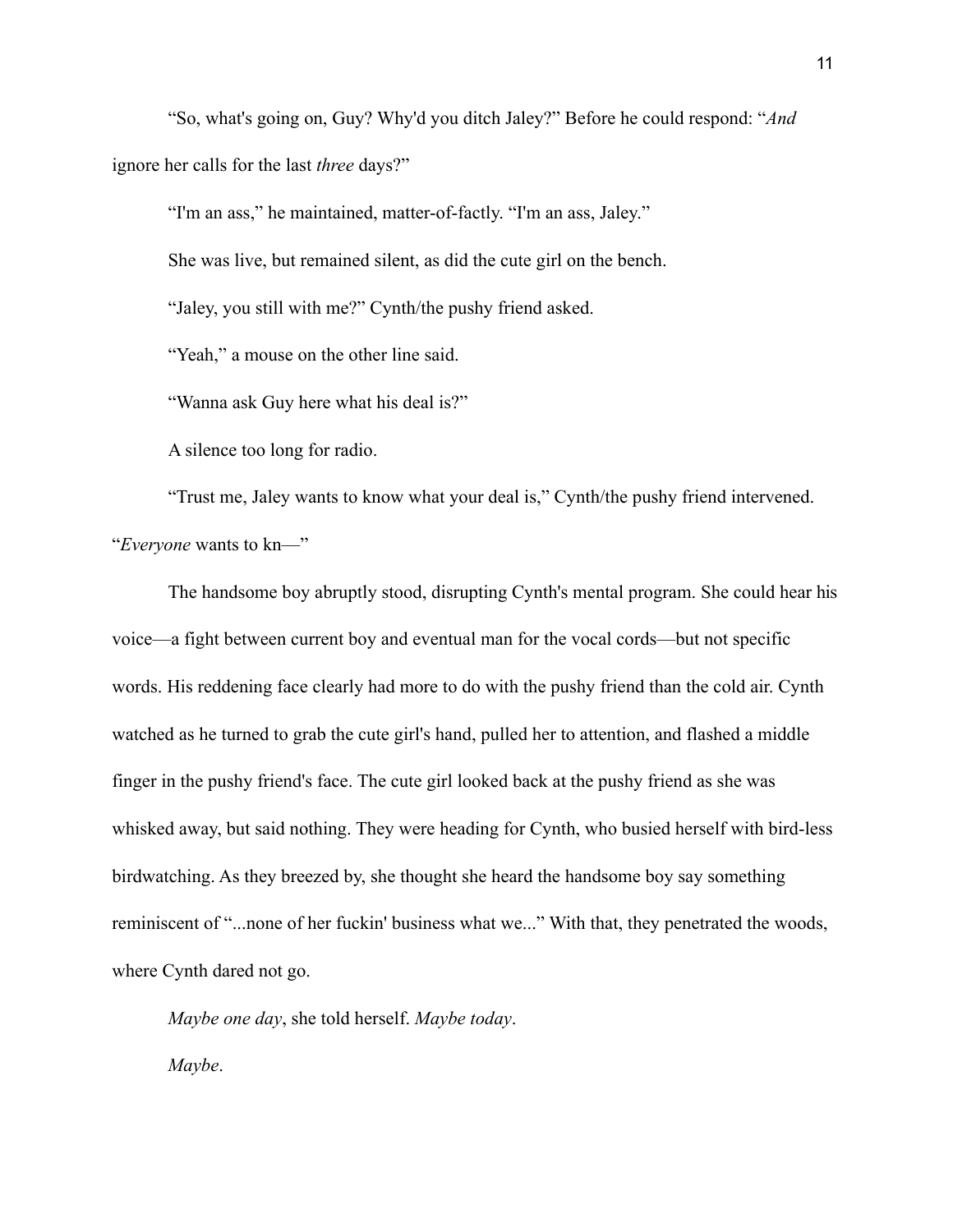Cynth ignored an actual bird that had deserted the forest beyond, turning her attention to the pushy friend. The sulking mass sat on the bench, a forest of one, abandoned by lovebirds. She fiddled with her phone for a while, then stood, and walked without purpose to the still swings, giving each a heartless push before leaving.

Cynth waited until the swings settled before reevaluating her surroundings. Confirming her solitude, she moved to the bench recently occupied by the trio. The worn, paint-chipped wood was cold, though she believed she could feel their warm ghosts wafting through the seat of her pants. She looked at each of the benches she had sat upon—*Experienced*, she liked to think of it—prior to the kids' appearance. There was the one with the loose plank, the one with the missing plank, the one half-sunk into the loose earth, the graffito's masterpiece, and the pigeon's toilet.

There was also the one closest to the forest.

*Which one are you?* she mused, as always.

They hadn't sat on the swings, toes and heels gently digging shallow grooves in the sand in romantic synchronicity. They hadn't roosted on the top or bottom of the slide. "We were sitting on a bench." Guy's words in print and on screen, unimportant, almost trivial, but paramount to Cynth.

*But which one?* she willed to Guy.

As part of the ritual, she closed her eyes, and tried to visualize a day she had never lived.

The entire scene unfolded in choppy edits: in one instance, she could see Jaley and Guy, sitting together on a bench comprised of sampled details of all seven benches, their faces pixelated, the way she remembered them on screen and in print; in another instance, she could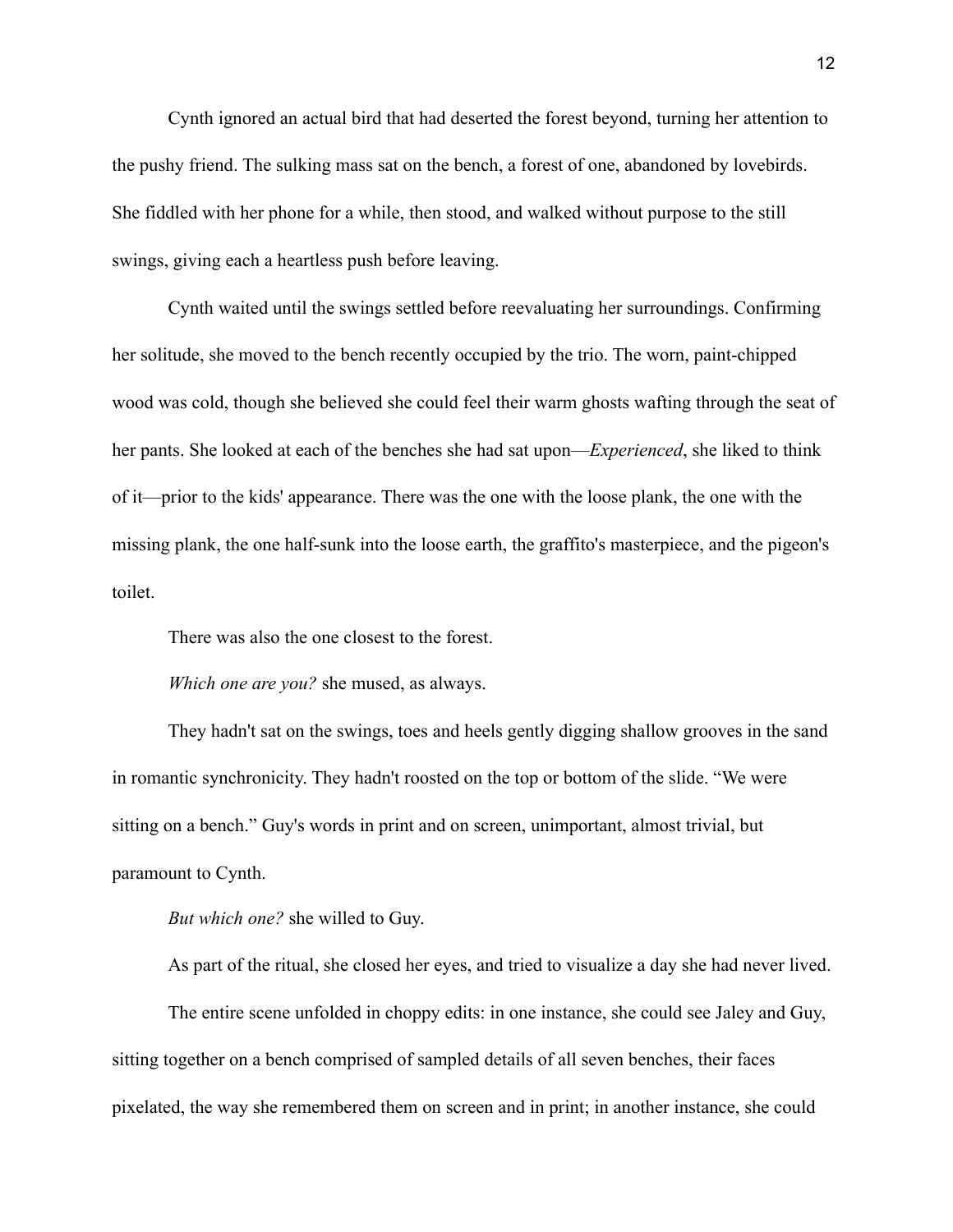see Guy *as* Jaley; she could hear his tantalizing voice—*never* Jaley's—not in the park's open, clean air, but as she had heard him on her morning radio show: filtered, human-like:

"We sat on a bench," Guy said, his acorn eyes piercing whatever color Jaley's had been.

"I need to know which one," Cynth said, the trademark vocal fry some critics and listeners alike complained about and mocked substituting Jaley's cutesy cadence.

"We talked about how we were on that old, fat, ugly, unfuckable, meddling bitch's show," Guy said, ignoring her. He took her hands into his own. So strong. So masculine. So desirable.

"And then everyone recognized me," Cynth said, letting his thumbs massage the tender meat between her thumbs and index fingers. "Everybody wanted to skewer and roast the old..."

"...but thirty's not old..." Guy teased, caressing her hair now.

"...fat..." Cynth said.

"...you're not fat anymore..."

"... $ugly...$ "

"...you're not ugly anymore..."

"...unfuckable..."

"...mmm, I'd definitely fuck you..."

"...meddling bitch," Cynth ended.

"Don't feel so bad," Guy cooed. "Jaley and I talked about how we should thank you for bringing us together."

Cynth tried to break his hold. "It's not my fault."

He held on, his luscious, kissable lips formed a seductive smile. "Thank you."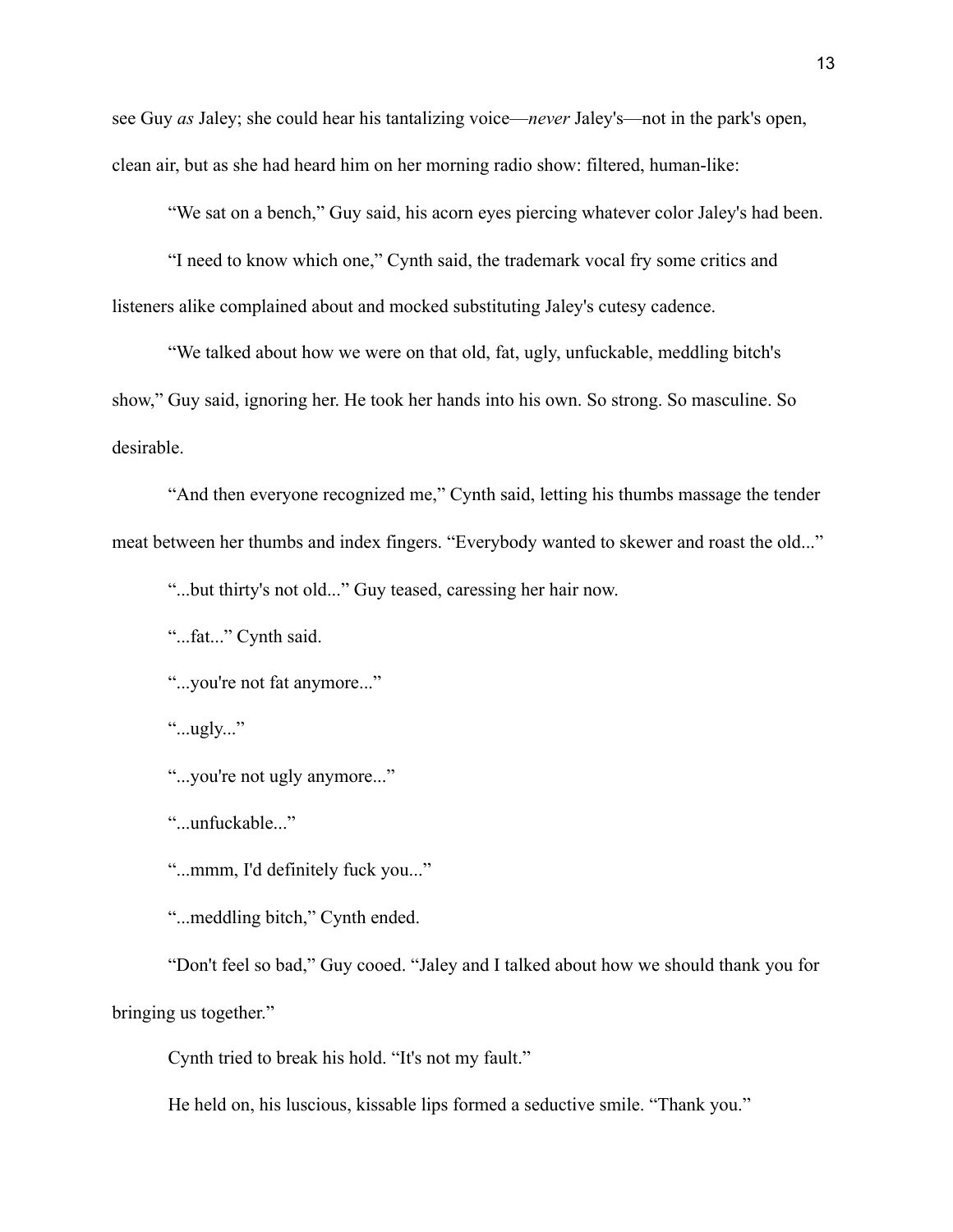"It was just a show," Cynth rebelled, tugging harder, but not succeeding. "It was entertainment. Stupid entertainment for stupid people."

"Thank you." His lips drew closer to her.

"It's not my fault."

Closer. "Thank you."

"It's not my fault."

"Thank you."

She felt his breathy syllables as his lips pressed against her own. "It's not my fault," she heard herself scream, the words devoured by his exploring mouth.

"Thank you," she heard him say in spite of their entangled tongues.

She closed her eyes, and received everything she wanted. And when she had had her fill,

she opened her eyes, and saw what she had come to expect:

The six other benches, each with their own personality and history.

No kids.

No Guy.

No Jaley.

Just her.

And the bench she always saved for last.

She dreaded her self-imposed regimen, but knew her daily diet needed feeding.

*Is* that *where they sat?* Cynth pondered, inwardly cringing at the oddly pristine bench

partially enveloped by the treeline.

*Maybe.*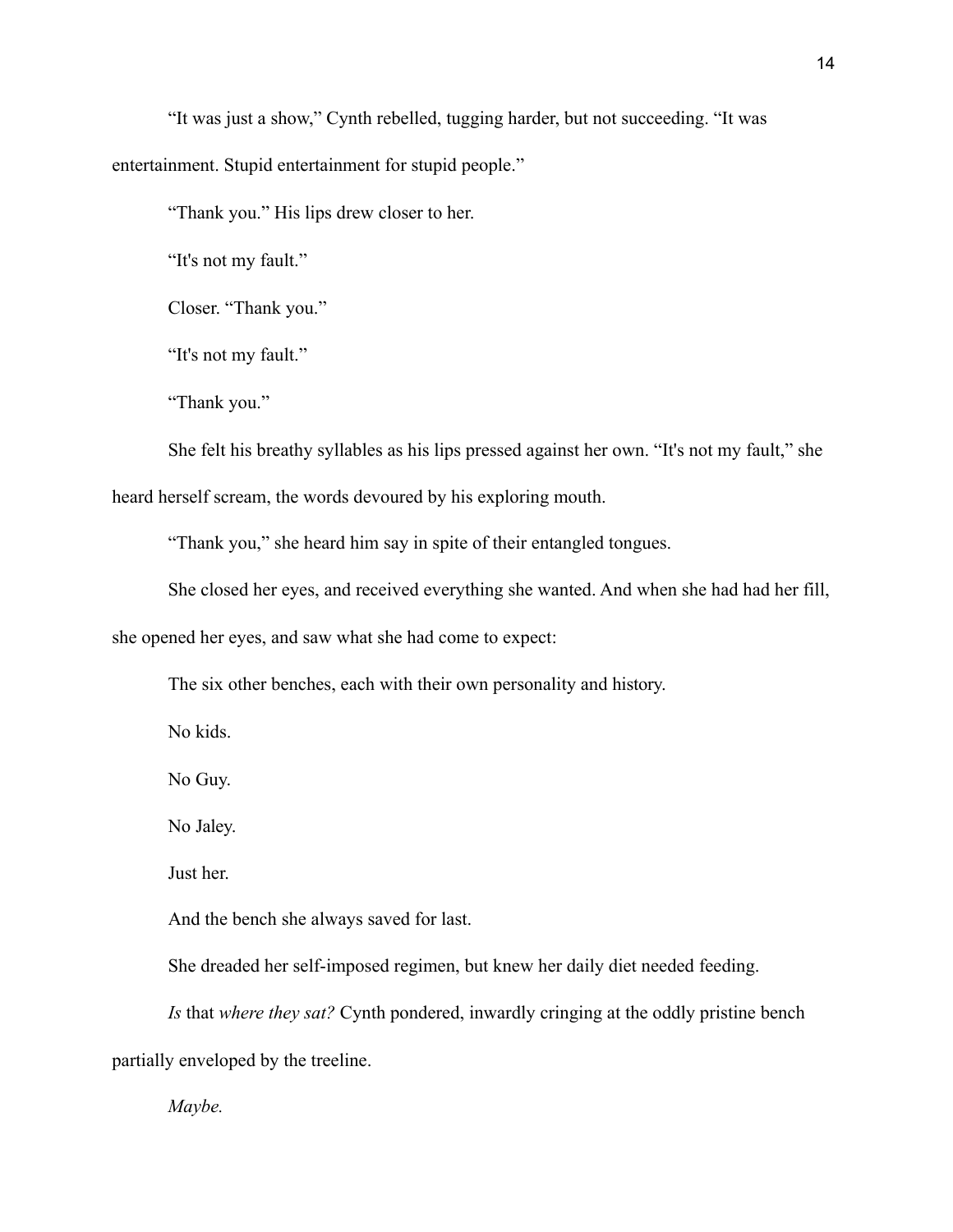*Maybe it's the one I'm sitting on.* 

*Maybe it's the one with all the bird shit on it. Maybe it's none of them at all. Maybe Guy was lying. Guy had lied about a lot of things. Guy had lied on my stupid show for stupid people.* 

She recalled the latter portion of the long-ago segment:

"Trust me, Jaley wants to know what your deal is," Cynth had said. "*Everyone* wants to know"

After a brief hesitation—staged, she knew now—Guy gave in: "Basically, I didn't think I was good enough for Jaley, so I said I needed to use the washroom. I saw myself in the mirror, which didn't help, and I guess I decided to just leave."

*You chickened-out*, she mended. *But not the next time*.

Cynth fast-forwarded through the remaining garb, skipping her relentless teasing of both parties, Jaley's shock and relief, and ending where she had spoken the words that had set her upon an endless string of park therapy sessions. "Just one recommendation, okay, you guys? When you guys go on your second first date, make sure you guys go someplace without washrooms, okay?"

"Someplace without washrooms," Cynth whispered to the park, where Jaley and Guy allegedly met.

The park was someplace without washrooms.

The forest hugging the park was someplace without washrooms.